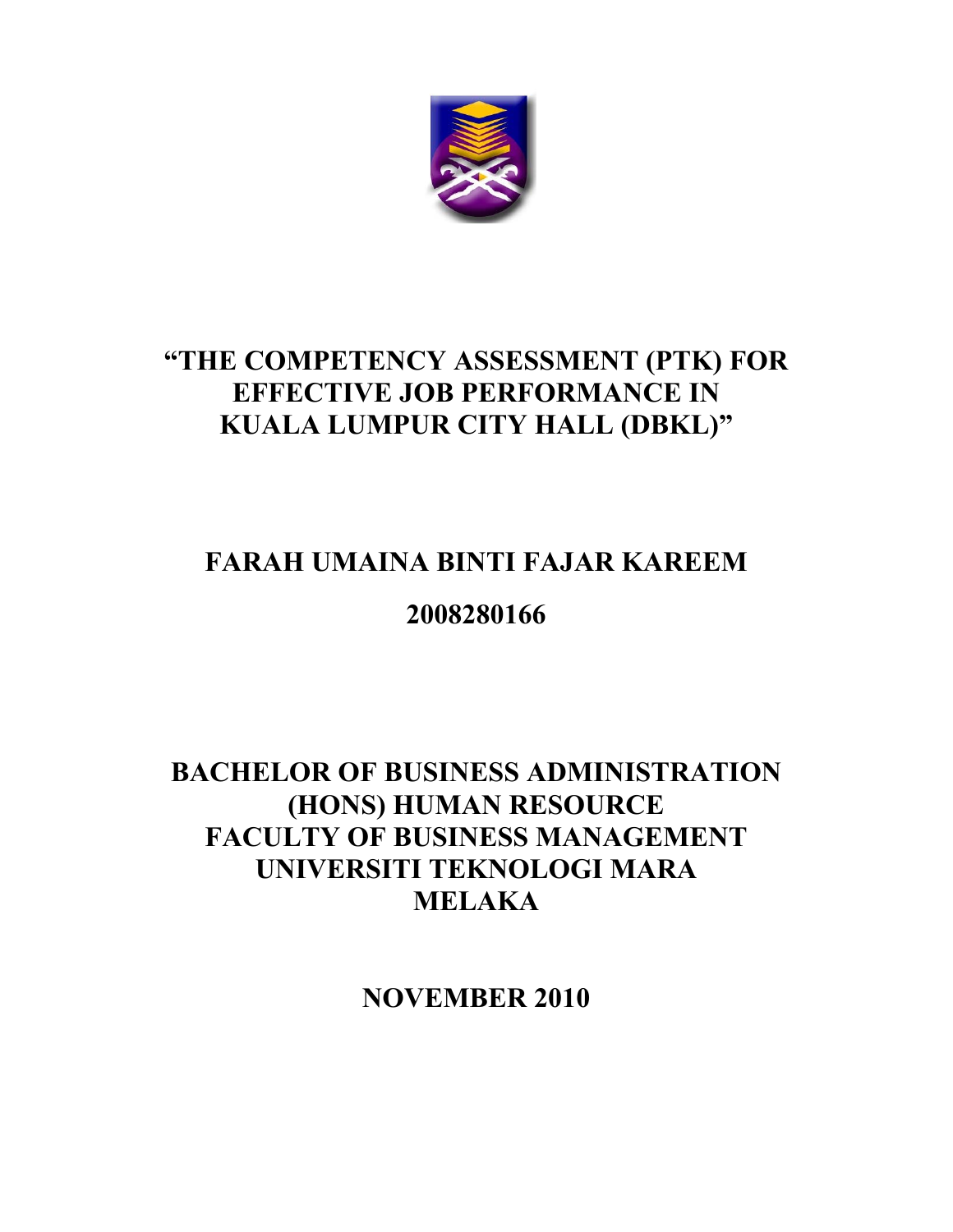اَلسَّلَامُ عَلَيْكُم وَرَحْمَةُ اللَّهِ وَبَرَكَاتُهُ

### **ACKNOWLEDGEMENT**

Alhamdullillah, thank to Allah S.W.T, the Most Gracious and Most Merciful, and peace blessing of Allah be upon His beloved Muhammad s.a.w, for giving me strength and inspiration to complete this project paper, as to fill the requirement of faculty in obtaining Bachelor in Business Administration (Hons) Human Resource.

First and foremost, I would like to dedicate my special acknowledgement to my honorable advisor Puan Lina Mazwein bt Ibrahim for her advice, help, inspiring ideas and incredible guidance is assisting performance this research. Not forgetting my second examiner, Puan Habsah for giving me support and precious advice.

I am indebted of gratitude to DBKL especially like Puan Ariza Ibrahim act as my supervisor where give me guidance and good skills to work under pressure and not forget to Puan Azura Baharim, Executive Officer as well as all staff of "Bahagian Penilaian Kompetensi & Latihan, Human Resource Department" that give support during production of this report.

My appreciation also goes to all the respondents who are willing spent their time to take part in the interview. Their cooperation helps to speed up the data collection process. The success of this report also depends on those who are involved directly or indirectly. Not forgetting a special thanks and full of love to my parents for their support especially in financial and encouragement during the production of this report. May Allah S.W.T send His bless to all of you. Thank you once again.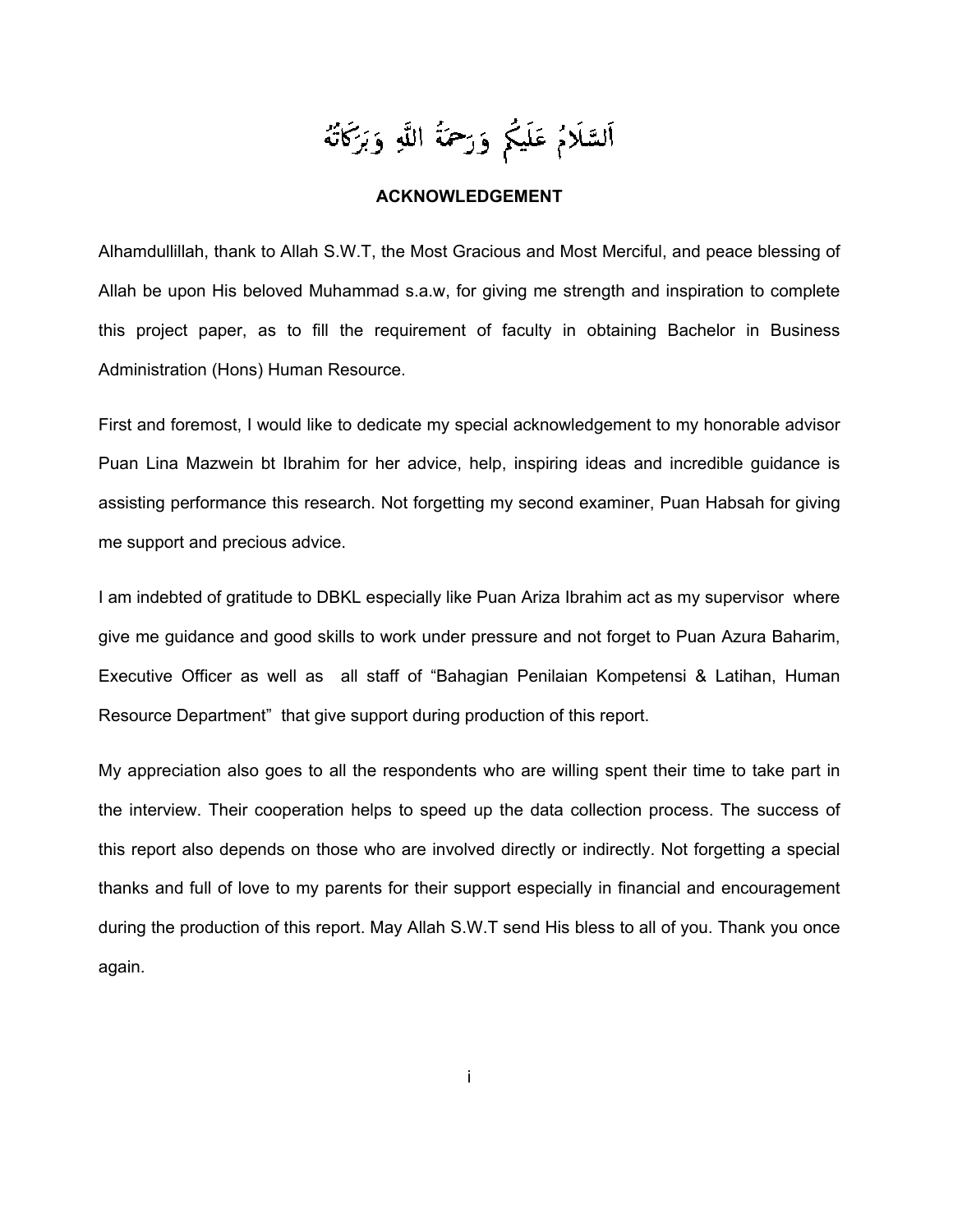### **TABLE OF CONTENTS**

| <b>CONTENTS</b>                                                                                                        |                                                                | <b>PAGES</b>                      |
|------------------------------------------------------------------------------------------------------------------------|----------------------------------------------------------------|-----------------------------------|
| Acknowledgement<br>List of Figures & Tables<br><b>List of Abbreviations</b><br>List of Definition of Terms<br>Abstract |                                                                | İ<br>ii<br>iii.<br>$iv - v$<br>vi |
| <b>CHAPTERS</b>                                                                                                        |                                                                |                                   |
| <b>CHAPTER 1: INTRODUCTION</b>                                                                                         |                                                                |                                   |
| 1.0                                                                                                                    | <b>BACKGROUND OF STUDY</b>                                     | $1 - 2$                           |
| 1.1                                                                                                                    | <b>COMPANY BACKGROUND</b>                                      | $3 - 6$                           |
| 1.2                                                                                                                    | <b>ISSUE AND PURPOSE OF THE STUDY</b>                          | $7 - 8$                           |
|                                                                                                                        | 1.2.1 Issue 1 - Relations of PTK with Staff Performance        |                                   |
|                                                                                                                        | 1.2.2 Issue 2 - Modifications and Upgrading Phases of PTK      |                                   |
|                                                                                                                        | 1.2.3 Issue 3 - The Impact from Superior Perspectives          |                                   |
| 1.3                                                                                                                    | <b>RESEARCH OBJECTIVES</b>                                     | 9                                 |
|                                                                                                                        | 1.3.1<br>Objectives of Bahagian Penilaian Kompetensi & Latihan | 10                                |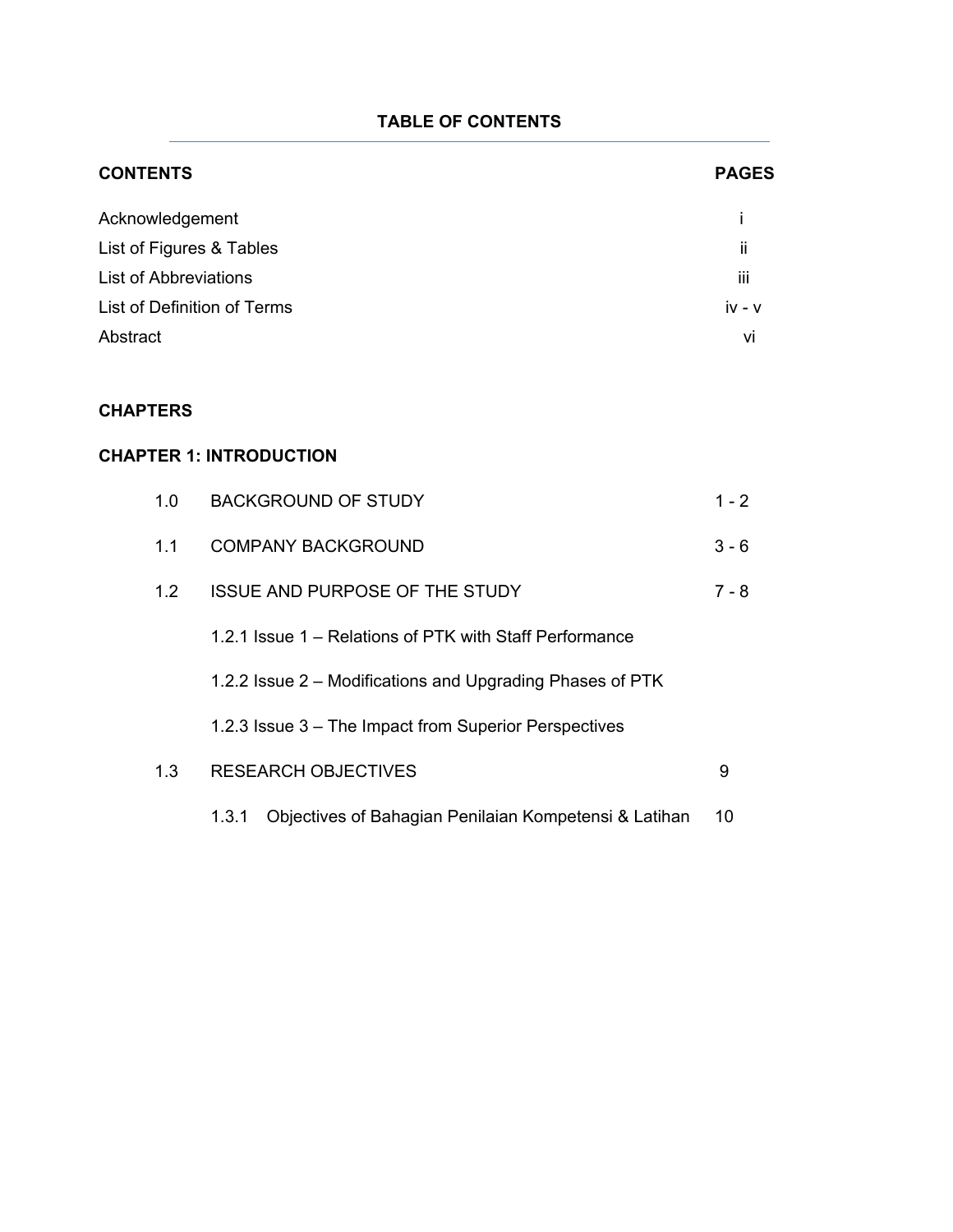### **ABSTRACT**

Agree or not, Human Resource Department is very important in any organization. Whether an organization consists of five or 25,000 employees, human resource management is vital to the success of the organization. Aligned with that, the demand for effective and competent employees continuously increases in both public and private organization because a dynamic global marketplace and increasing foreign competition has compelled organizations to become more effective. As a result, this is a suitable time to assess human resource management practices that can augment organizational performance in public sector organizations **(Gould-Williams, 2003)**.

Kuala Lumpur City Hall (DBKL), in 1980s, one of the most important departments is the training centre and examination unit but however, they are two different entities. Its only in late of 2006, there are restructuring of Human Resource Department by combining this two units becoming one as "*Bahagian Penilaian Kompetensi dan Latihan*". The objectives of existence of this department are to manage training and examination and also ensuring that every officer and staff in DBKL had the chance to sit for examination in order to be promoted for higher position. Other than that, it also ensures that every qualified staff sits for the PTK examination for the purpose of fulfilling the requirement of effective and efficient staffs in DBKL. The objectives of this research on the other hand is to investigate how the PTK examination will impacts staff and their performance after sit for the exam, the impact of the new modification and the impact on staff from the superior perspective. Researcher also found that between theories been learned and what been practice in the DBKL is not much different because the objective is still the same.

vi